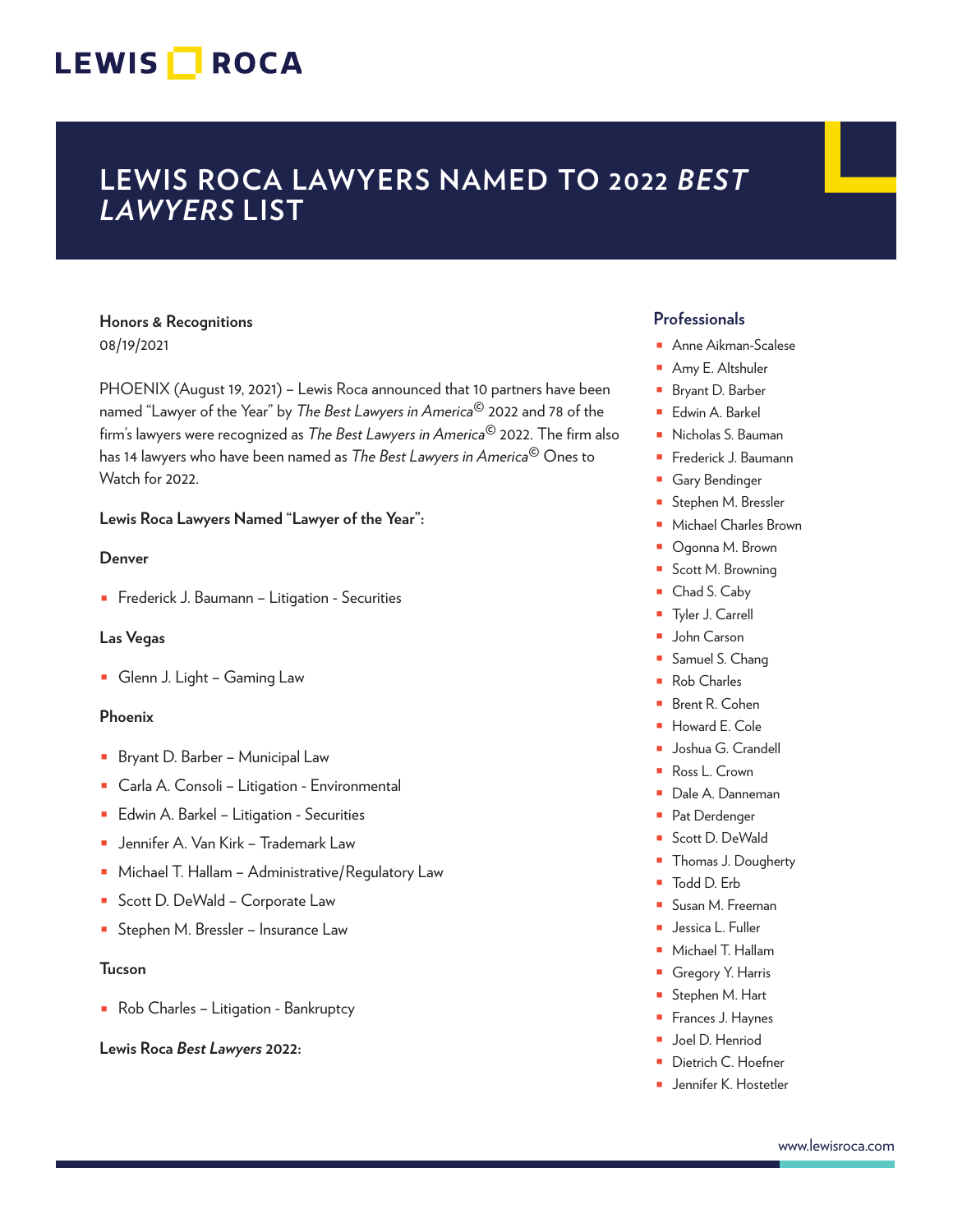## **LEWIS ROCA LAWYERS NAMED TO 2022** *BEST LAWYERS* **LIST**

#### **Albuquerque**

■ Ross L. Crown – Construction Law, Government Contracts

## **Colorado Springs**

■ William Mahaffey – Tax Law

## **Denver**

- Frederick J. Baumann Bet-the-Company Litigation, Commercial Litigation, Litigation - Regulatory Enforcement (SEC, Telecom, Energy), Litigation – Securities
- Scott M. Browning Commercial Litigation, Construction Law
- Chad Caby Bankruptcy and Creditor Debtor Rights/Insolvency and Reorganization Law, Litigation - Bankruptcy
- Brent R. Cohen Bankruptcy and Creditor Debtor Rights/Insolvency and Reorganization Law
- Thomas J. Dougherty II Administrative/Regulatory Law, Eminent Domain and Condemnation Law
- Jessica L. Fuller Commercial Litigation, Insurance Law
- William P. Johnson Litigation Banking and Finance
- Kevin M. Kelly Banking and Finance Law
- Kris Kostolansky Litigation Labor & Employment
- James M. Lyons Arbitration, Bet-the-Company Litigation, Commercial Litigation, Criminal Defense: White-Collar, Mediation
- Jay Mankamyer Real Estate Law
- Franklin D. O'Loughlin Insurance Law
- Ben M. Ochoa Litigation Real Estate
- Michael D. Plachy Mass Tort Litigation/Class Actions Defendants
- Brian Spano Commercial Litigation
- Douglas B. Tumminello Commercial Litigation, Product Liability Litigation -**Defendants**
- James R. Walker Litigation Trusts and Estates, Litigation and Controversy -Tax, Nonprofit/Charities Law, Tax Law, Trusts and Estates
- Karen L. Witt Corporate Law
- Steve Hulsman
- Lawrence A. Kasten
- Kevin M. Kelly
- Robert Kort
- Kris J. Kostolansky
- Peter A. Larson
- Glenn J. Light
- Laura A. Lo Bianco
- Karen Jurichko Lowell
- James M. Lyons
- Scott Y. MacTaggart
- Molly A. Magestro
- H. William Mahaffey
- Jack "Jay" Mankamyer II
- Paul A. Matteoni
- Michael J. McCue
- Caitlin McHugh
- Linda M. Mitchell
- Franklin D. O'Loughlin
- Ben M. Ochoa
- Kevin Olson
- Melanie V. Pate
- Mark D. Patton
- Michael J. Phalen
- Michael D. Plachy
- Daniel F. Polsenberg
- John M. Rawicz
- Adam Reich
- E. Leif Reid
- Foster Robberson
- Robert F. Roos
- Karl F. Rutledge
- Andrew D. Schorr
- Lewis D. Schorr
- S.L. Schorr
- Nicole Scott
- Heidi K. Short
- Mary Ellen Simonson
- Abraham G. Smith
- Brian J. Spano
- Matthew C. Sweger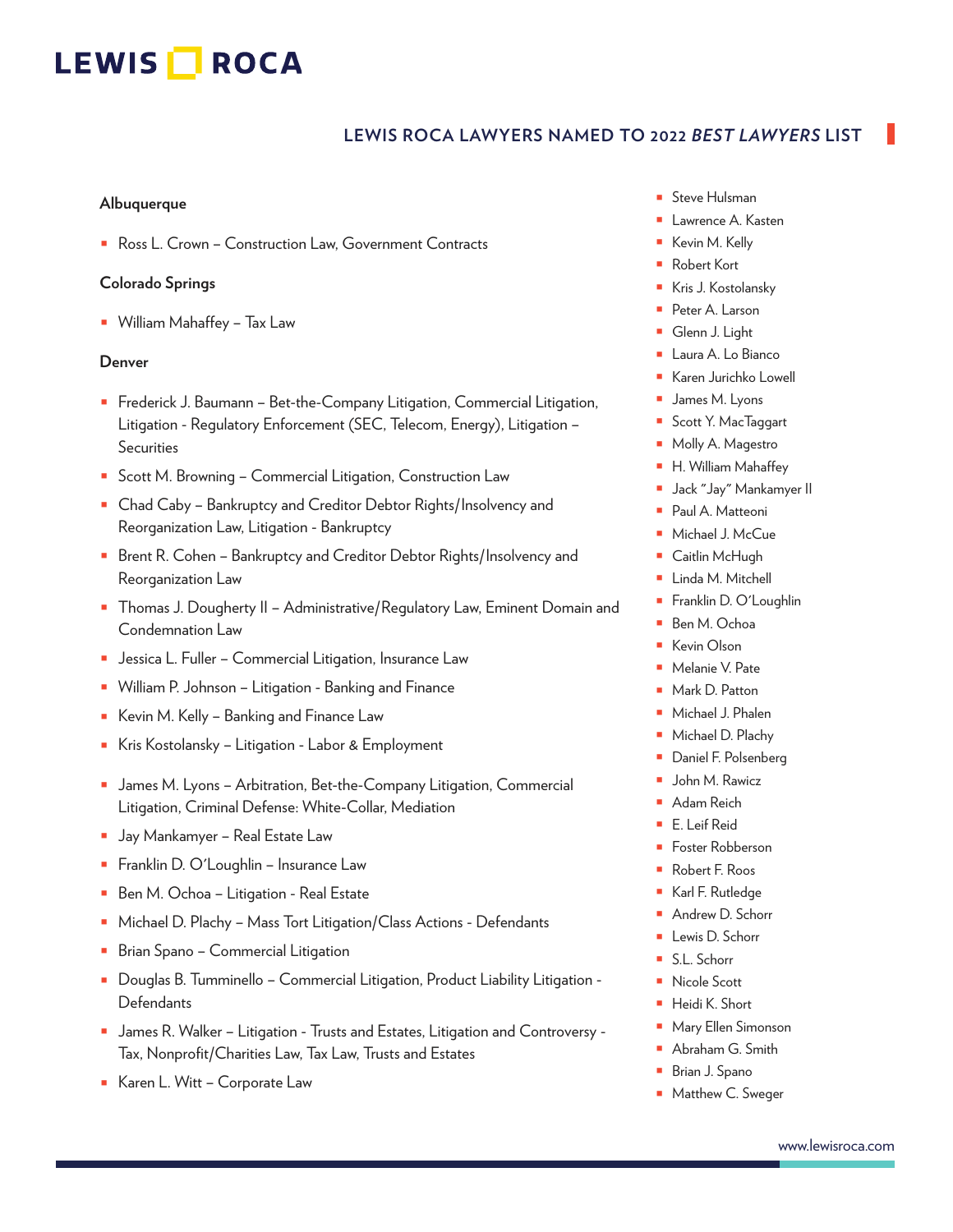## **LEWIS ROCA LAWYERS NAMED TO 2022** *BEST LAWYERS* **LIST**

## **Las Vegas**

- Ogonna M. Brown Commercial Litigation
- Howard E. Cole Employment Law Management, Labor Law Management, Litigation - Labor and Employment
- Joel D. Henriod Appellate Practice
- Jennifer K. Hostetler Employment Law Management
- Glenn J. Light Gaming Law
- Scott Y. MacTaggart Corporate Law
- Donald G. Martin Real Estate Law
- Michael J. McCue Copyright Law, Litigation Intellectual Property, Litigation - Patent, Trademark Law
- Daniel F. Polsenberg Appellate Practice, Bet-the-Company Litigation, Commercial Litigation
- Karl F. Rutledge Gaming Law
- Dan R. Waite Litigation Banking and Finance

#### **Los Angeles**

■ John Carson – Trademark Law

## **Phoenix**

- Amy E. Altshuler Real Estate Law
- Bryant D. Barber Municipal Law, Public Finance Law
- Edwin A. Barkel Commercial Litigation, Litigation Securities
- Gary Bendinger Commercial Litigation, Professional Malpractice Law **Defendants**
- Stephen M. Bressler Insurance Law, Mass Tort Litigation/Class Actions -Defendants, Product Liability Litigation - Defendants
- Samuel S. Chang Real Estate Law
- Carla A. Consoli Environmental Law, Litigation Environmental
- Dale A. Danneman Bet-the-Company Litigation, Commercial Litigation, Litigation - Antitrust, Litigation – Intellectual Property, Litigation - Patent, Litigation - Securities
- Patrick Derdenger Litigation and Controversy Tax, Tax Law
- Amanda L. Thatcher
- Douglas B. Tumminello
- Jennifer A. Van Kirk
- Kenneth Van Winkle, Jr.
- Angela M. Vichick
- Dan R. Waite
- James R. Walker
- John C. West
- Nancy L. White
- Karen L. Witt

## **Practice Areas**

- Acquisition, Development, and **Divestiture**
- Alternative Dispute Resolution
- **Appellate**
- Arizona Government Relations
- Banking and Lending Disputes
- Bankruptcy and Creditors' Rights
- **Business Torts and Partnership** Disputes
- Class Actions
- Construction Disputes
- Copyright
- **Corporate**
- Corporate Finance and Securities
- **Education Law**
- Employee Benefits
- Energy and Utilities Regulation
- Environmental and Natural **Resources**
- Environmental Law
- Executive Compensation
- Finance and Lending Transactions
- Gaming
- Health Care Litigation
- Health Care Regulation and Services
- Indian Law
- Insurance Services
- Intellectual Property
- Intellectual Property Litigation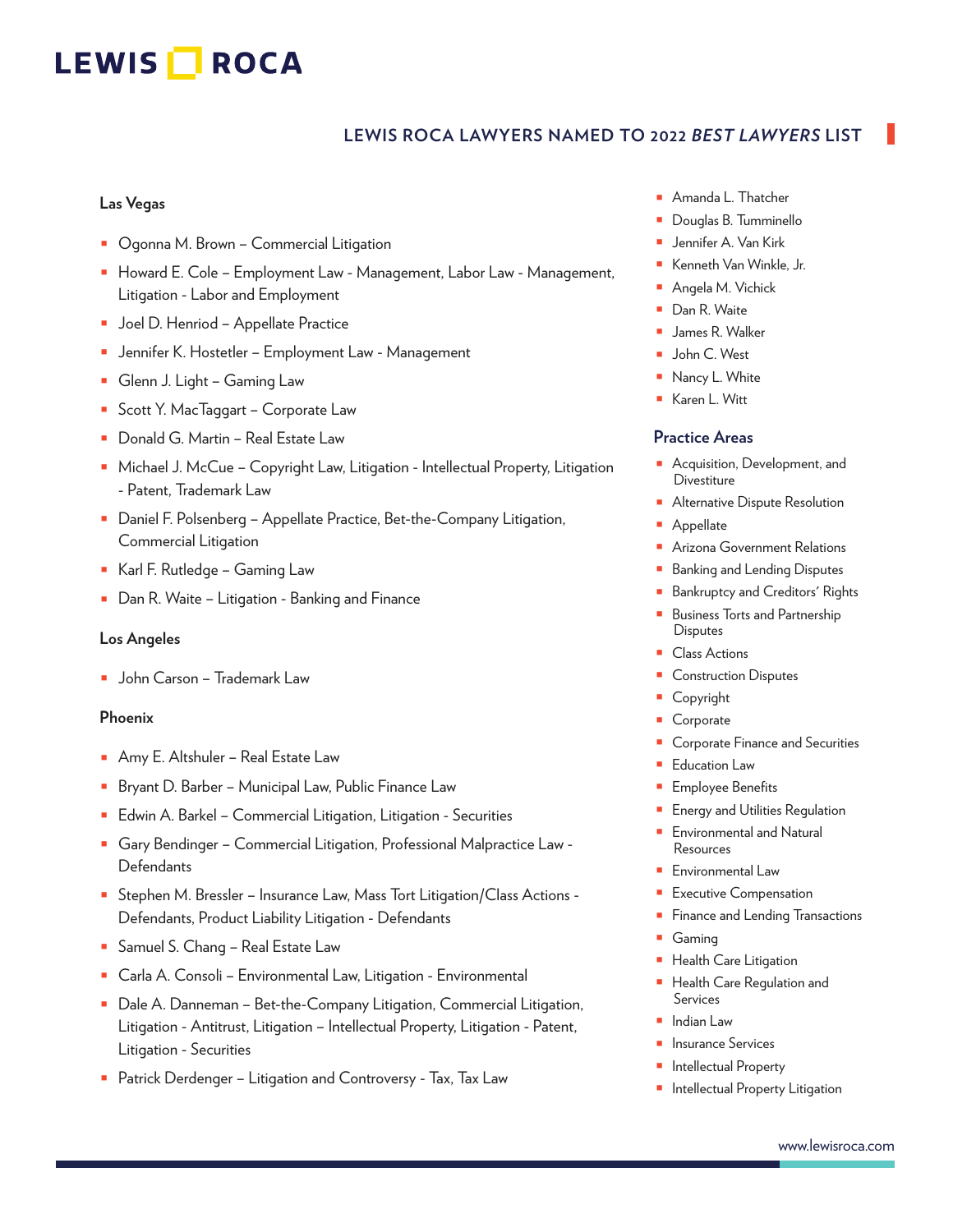## **LEWIS ROCA LAWYERS NAMED TO 2022** *BEST LAWYERS* **LIST**

- Scott D. DeWald Corporate Law, Mergers and Acquisitions Law, Securities/ Capital Markets Law
- Todd Erb Commercial Litigation
- Susan M. Freeman Appellate Practice, Bankruptcy and Creditor Debtor Rights/Insolvency and Reorganization Law, Bet-the-Company Litigation, Litigation - Bankruptcy
- Kami Schvaneveldt Galvani Corporate Law
- Michael T. Hallam Administrative/Regulatory Law, Communications Law
- Gregory Y. Harris Administrative/Regulatory Law, Government Relations Practice, Health Care Law
- Stephen M. Hart Gaming Law, Native American Law
- Frances J. Haynes Commercial Litigation, Construction Law, Litigation -Construction, Real Estate Law
- Steven J. Hulsman Insurance Law, Personal Injury Litigation Plaintiffs
- Lawrence A. Kasten Appellate Practice
- Robert Kort Commercial Litigation, Health Care Law
- Peter A. Larson Native American Law
- Laura A. Lo Bianco Corporate Law, Nonprofit/Charities Law
- Stanley B. Lutz Environmental Law
- Robert H. McKirgan Bet-the-Company Litigation, Commercial Litigation, Litigation - Bankruptcy, Litigation – Intellectual Property, Litigation - Real Estate
- Linda M. Mitchell Real Estate Law
- Kevin Olson Corporate Law
- Melanie V. Pate Litigation Labor and Employment
- Michael J. Phalen Land Use and Zoning Law, Real Estate Law
- John M. Rawicz Real Estate Law
- Foster Robberson Product Liability Litigation Defendants
- Robert F. Roos Construction Law, Litigation Construction
- Heidi K. Short Land Use and Zoning Law, Real Estate Law
- Mary Ellen Simonson Education Law, Employment Law Management, Labor Law - Management, Litigation - Labor and Employment
- Jennifer A. Van Kirk Copyright Law, Trademark Law
- Kenneth Van Winkle, Jr. Real Estate Law
- Investigations and White Collar Criminal Defense
- Labor and Employment
- Litigation and Disputes
- Mergers and Acquisitions
- Nonprofit Organizations
- Patent
- Personal Injury
- Product Liability
- Professional Liability and **Discipline**
- Public Lands
- Real Estate
- Real Estate and Development Projects
- Real Estate Finance and Lending
- Real Estate Leasing
- Real Estate Litigation
- Securities Litigation and Enforcement
- Tax
- Trusts and Estates
- Water and Water Rights
- Zoning, Planning, and Land Use

#### **Industries**

- Banking and Financial Services
- Construction
- **Energy and Utilities**
- Gaming
- **Health Care and Life Sciences**
- Indian Tribal Nations
- **Insurance**
- Real Estate and Construction

## **Offices**

- Albuquerque
- Colorado Springs
- Denver
- Las Vegas
- Los Angeles
- Phoenix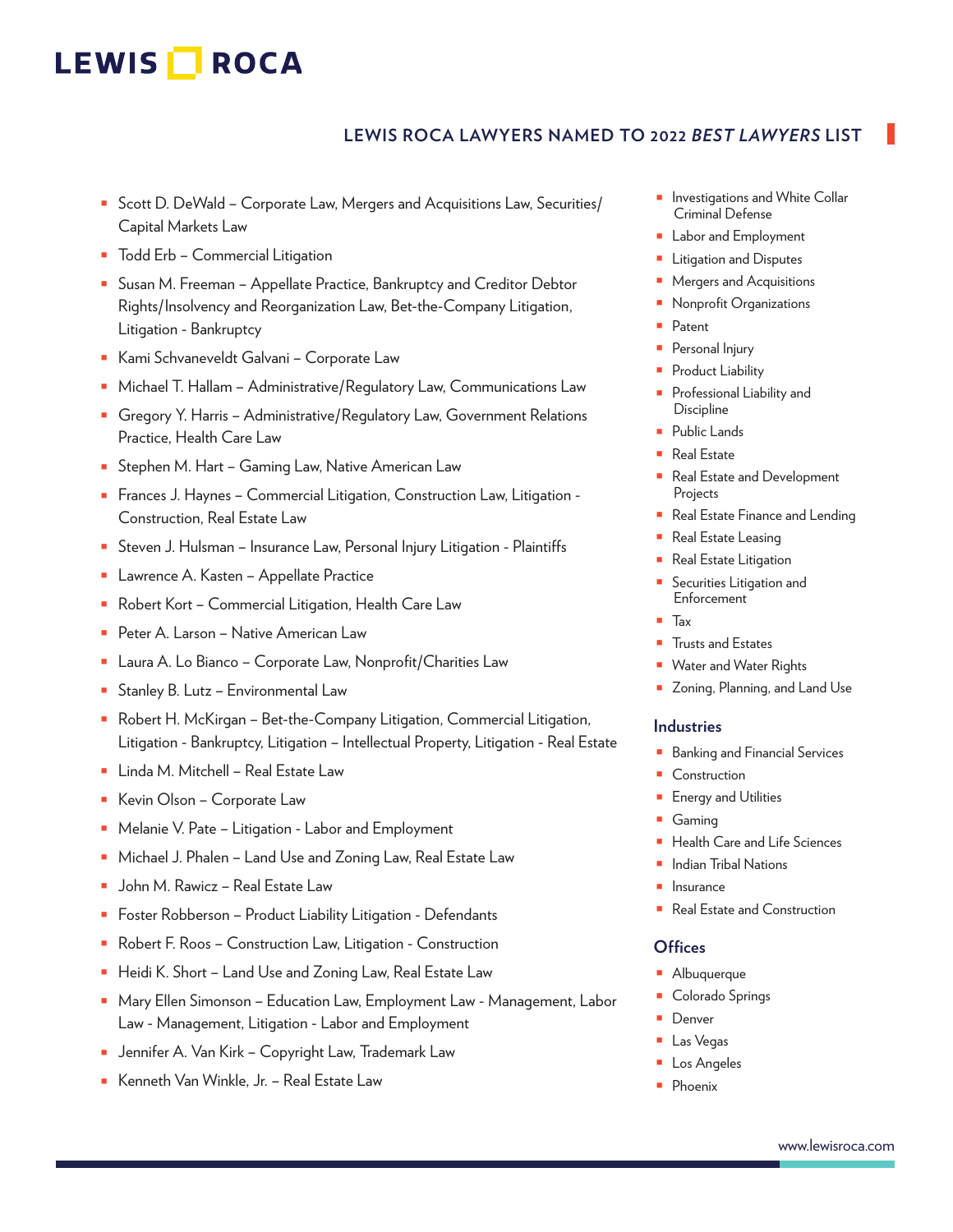## **LEWIS ROCA LAWYERS NAMED TO 2022** *BEST LAWYERS* **LIST**

- John C. West Commercial Litigation, Health Care Law, Litigation Health Care, Litigation - Insurance
- Nancy L. White Corporate Law

## **Reno**

- Paul A. Matteoni Construction Law
- Leif Reid Commercial Litigation, Litigation Real Estate

## **Tucson**

- Anne E. Aikman-Scalise Trademark Law
- Rob Charles Bankruptcy and Creditor Debtor Rights/Insolvency and Reorganization Law, Bet-the-Company Litigation, Litigation - Bankruptcy
- Mark D. Patton Real Estate Law
- Andrew D. Schorr Real Estate Law
- Lewis D. Schorr Real Estate Law
- S.L. Schorr Land Use and Zoning Law, Litigation Land Use and Zoning, Litigation - Real Estate, Real Estate Law
- Matthew C. Sweger Banking and Finance Law, Corporate Law

## **Lewis Roca** *Best Lawyers* **Ones to Watch 2022:**

## **Denver**

- Dietrich C. Hoefner Energy Law, Natural Resources Law
- Caitlin McHugh Commercial Litigation
- Angela M. Vichick Commercial Litigation

## **Las Vegas**

■ Abraham G. Smith – Appellate Practice

## **Phoenix**

- Nicholas S. Bauman Commercial Litigation
- Michael Charles Brown Construction Law, Litigation Real Estate
- Tyler J. Carrell Real Estate Law
- Rachel R. Felix Native American Law
- Reno
- Tucson

## **Region**

- Arizona
- California
- Colorado
- Nevada
- New Mexico

## **Media Contact**

Whitney Murray Communications Manager 602-528-4620 wmurray@lewisroca.com